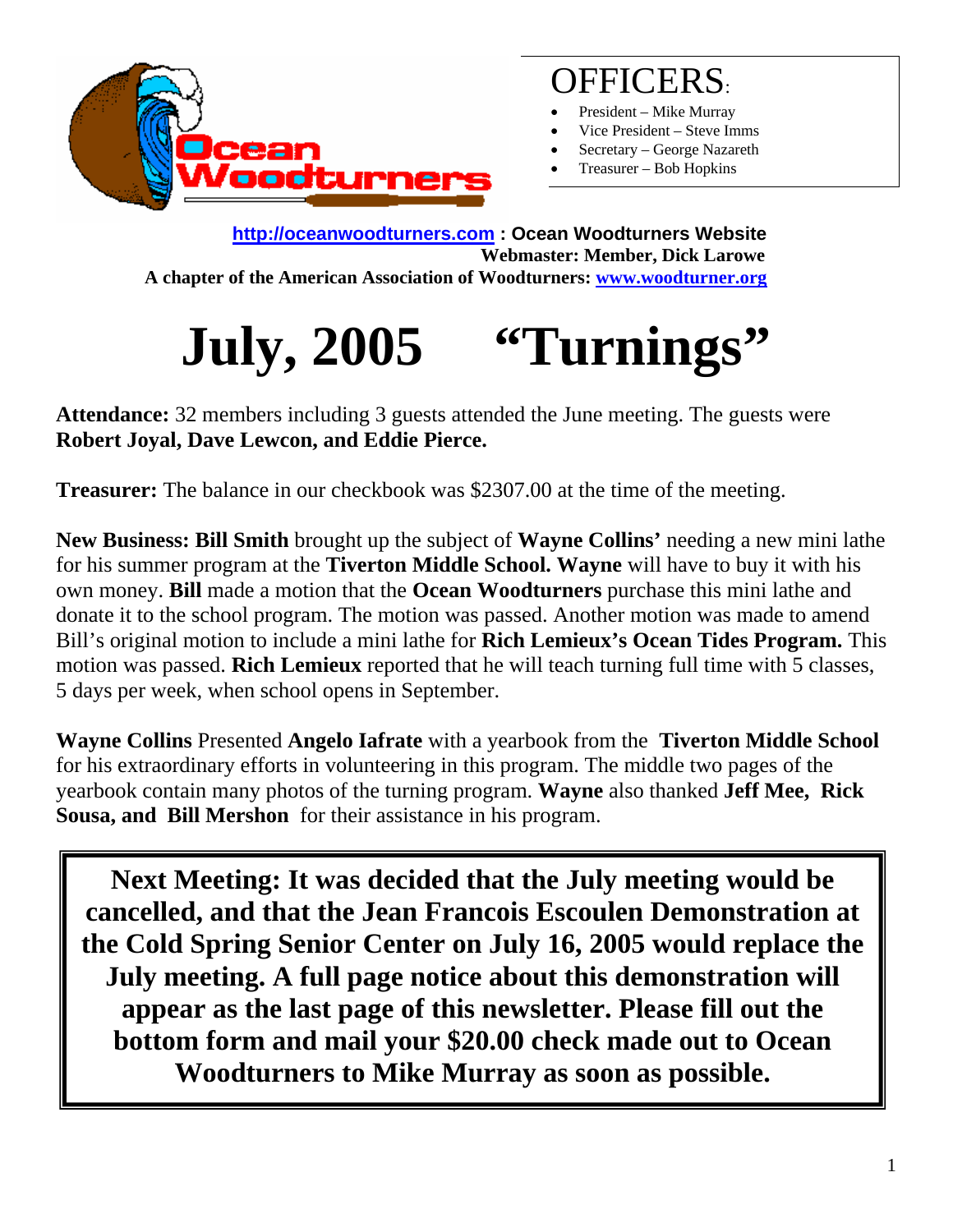# **Show and Tell**



**Mike Mahoney:** Left side **(**a friend of Angelo's) a Walnut bowl

**Angelo Iafrate:** a Black Ash burl bowl

**Bill Mershon:** a large and a small basket mold and assorted tops behind Mike Mahoney's bowl **Rick Sousa:** bowls-2 Chestnut, 1 curly Maple, 1 Cedar, 2 Cherry and assorted tops and yo-yos **Jeff Mee:** (rear) 3 lampshades, large one is Oak, 1 Hickory, 1 Box Elder

**Jeff Mee:** (front) 1 pen, 1 toothpick holder, and 1 atomizer

**George Nazareth:** another lidded box similar to the one last month

**Tom Marshall:** 2 beautiful Christmas ornaments

**Greg Marshall:** a spalted Maple bowl

**Mickey Goodman:** (rear) a Maple and ebony bowl

**Ron Chatterley:** 2 Butternut bowls





George Nazareth holding his segmented box Angelo Iafrate "who said this was a piece of shi-" (Sorry Angelo, your expression moved me)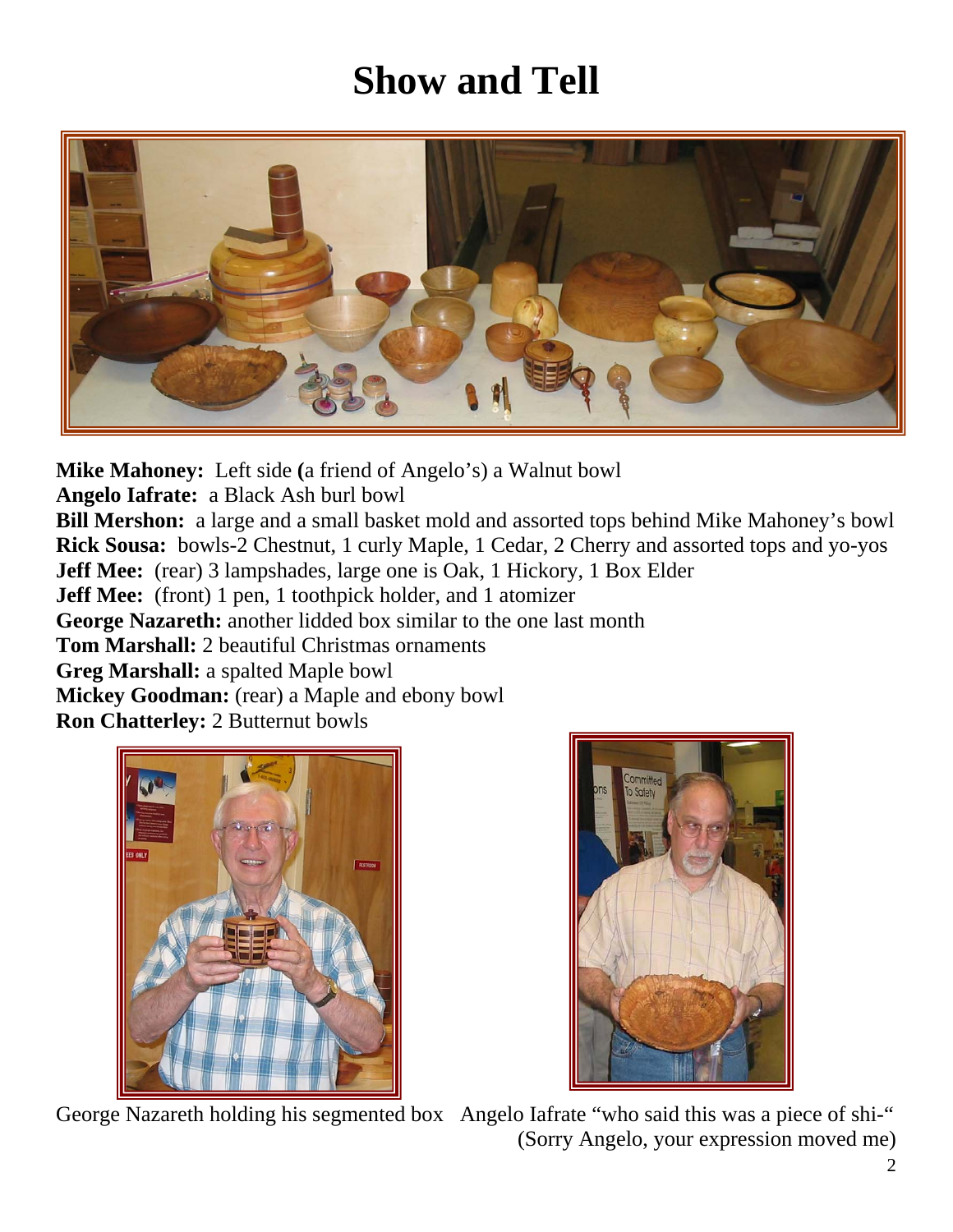# **Turning Tops**



Greg Marshall Tuning like a pro Anthony Scuncio turning his top







Rick Sousa turning his top (Bob Desrochers rough turning)